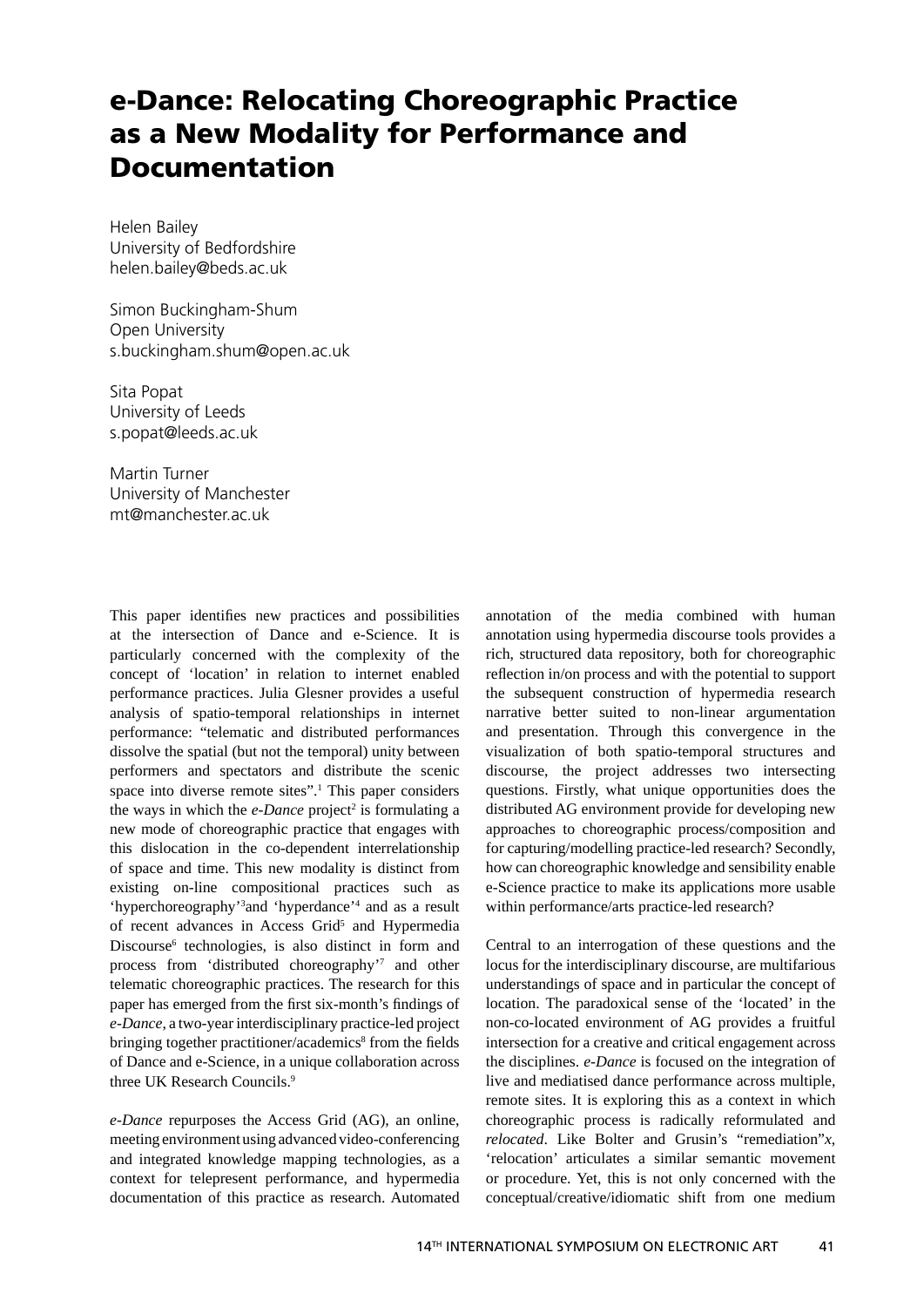to another but also with shifts in the substance/ context/affect of space. Given that the medium for choreographic practice, in its most essential terms, is the body moving in space and time, this radical revisioning has ontological and epistemological implications for the discipline. Johannes Birringer suggests that telepresent performance fundamentally challenges traditional formulations of compositional process and structure. "This is no longer the modernist notion of composition; rather…(it) resembles a kind of postproduction of recording/recorded data, which in the case of dance includes bodily movements, gestures, sensations. The emphasis has shifted from the object of representation to the emergent situation, and the materialization of technology, itself."11 Performance within an AG environment is conceptualised and practiced as a 'live' phenomenon, in both the sense of actual, co-present activity and virtual non-co-present activity and the intersection between the two. In other words performers and spectators are co-present in physical spaces and simultaneously share multiple, virtual locations. Within an AG performance node the performers engage in live performance which is fed back to them and to other remote locations through streamed, wall-sized audiovideo media. Several video cameras are used to provide a multi-perspectival view of the dancer's body and the performance space in each AG node synchronously. This streamed media can be recorded and re-distributed to remote locations synchronously or asynchronously.



**Figure 1: Access Grid improvisation by dancer Catherine Bennett during an** *e-Dance* **research intensive at Manchester University, UK, February 2008. Photo by Helen Bailey.**

 The 'relocation' of embodied improvisation/composition into this environment enables, indeed foregrounds, a critical engagement with the subjective experience of 'place'. It is through the dancers' engagement in this environment that 'place' is performatively constructed. As Jeff Malpas sets out, 'place' is a complex

convergence of philosophical concepts that mesh space and experience as essential components of identity.12 The telepistemological framework articulated by Goldberg<sup>13</sup>, is essentially concerned with the concept of knowing at a distance and provides a useful counterpoint to the ontological status of place in this context. Lefebrve<sup>14</sup> and Bachelard<sup>15</sup> provide key frameworks for a non-Euclidean, social formulation of space and spatialities. Specifically the dancers' relationship to the AG environment involves an iterative cycle, which critically and creatively engages with the disaggregated spacetime relationship. The performers view their movement as a form of 'topological "mapping"'16 of the embodied experience and proprioception within this mediatised landscape.

Projection of multiple video streams onto multiple surfaces provides the telematic performance interface. The performers interact with and through these virtual image-spaces. Nick Kaye suggests that such examples of multimedia performance "…emphasizes a series of divisions and multiplications in which key figures and themes return: the division between video time and performance time; between video space and performance space; and the multiplication of media in the theatrical re-framing and performance of mediation."17 Project software developments have enabled each video window to be resized, the 'frame' can be changed and the opacity/ transparency of the image can be altered in real-time. Compositional relationships between video streams, in terms of the proximal relationship of the windows can be altered in real-time, saved and replayed asynchronously. Technical developments have been made using Java and the Java Media Framework (JMF) combined with Freedom for Media in Java (FMJ) additions. Streamed media formats include codecs compatible with the Access Grid toolkit and performances can be transmitted into any AG venue. In this environment embodied choreographic practice is relocated into live cameraediting/framing and therefore a form of live cinema or filmmaking. The creative potential of AG is not as a neutral location but as a multiple, faceted clustering of frames, planes, perspectives and positions that collide and interact by virtue of their sheer proximity. Anna Friedberg, in her wide-ranging and innovative analysis of the window claims, "Like the window, the screen is at once a surface and a frame. The screen is a component piece of architecture, rendering a wall permeable in new ways; a "virtual window"… adds new apertures that dramatically alter our conception of space."18

The relocating of choreographic practice into the virtual distributed environment of AG collides narrative, memorial, embodied, experiential, perspectival,